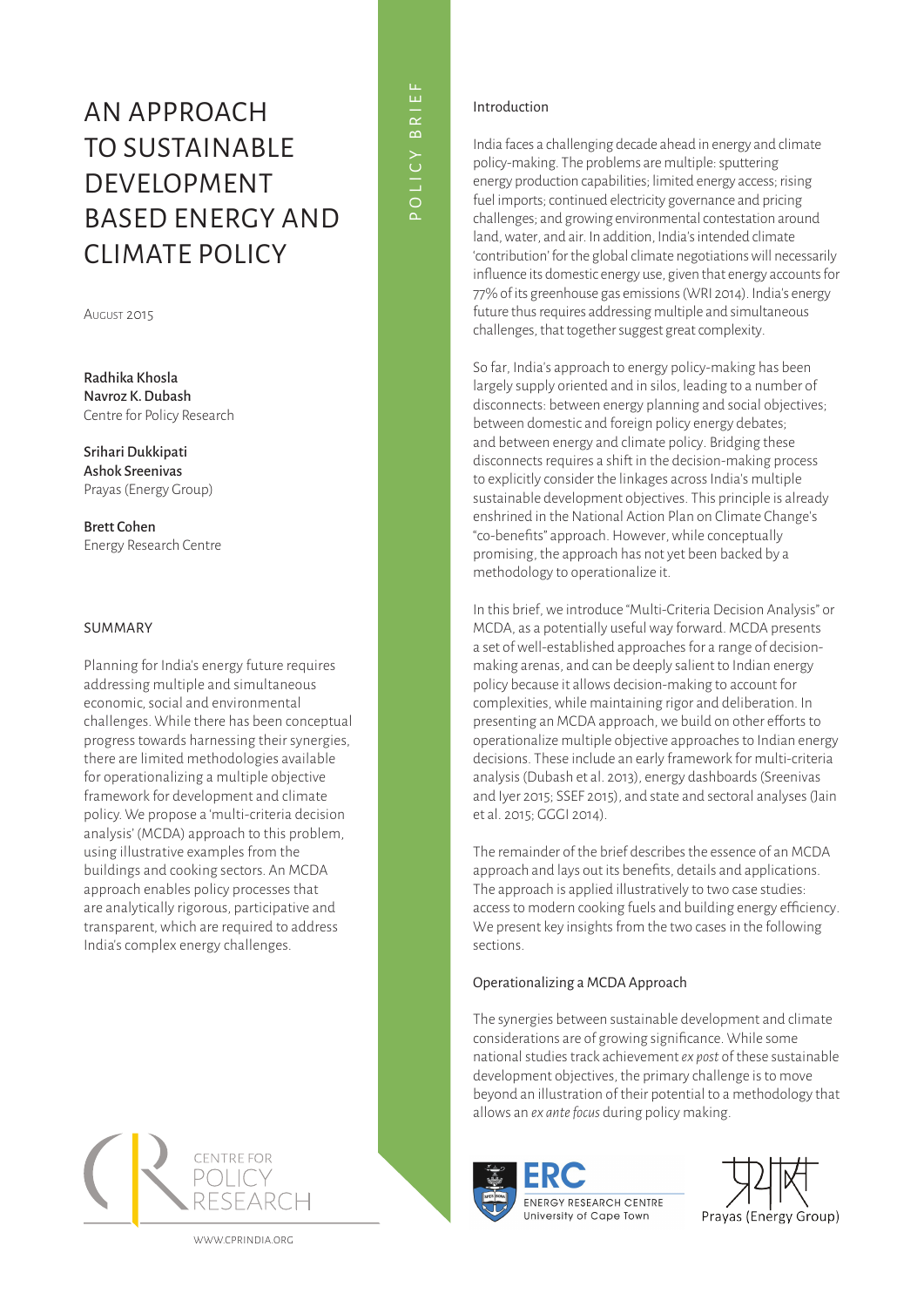Four broad sustainable development objectives comprise the common set of social preferences that cut across decision making within an energy policy context. These are economic, social, environmental and institutional objectives which should ideally be served simultaneously. Within this context, we apply the MCDA approach illustratively to two sectors, cooking and buildings. The cooking sector is important because over 700 million people in India do not have access to modern cooking fuels and the adverse health effects of traditional, open-stove cooking result in an estimated one million premature deaths annually (Census 2011; Smith et al. 2014). Selecting effective policies to provide modern cooking fuels for rural households is therefore a development imperative.

Buildings, on the other hand, represent India's rapid urban transformation, and it is expected that two-thirds of the buildings stock to exist in 2030 is yet to be built (Kumar et al. 2010). Building energy efficiency policies offer benefits that go beyond energy savings, such as carbon mitigation, energy security, job creation, and increased socio-environmental outcomes. However, if unaddressed, the sector could lock India into a high-carbon growth path. We focus on evaluating energy efficiency policy options for new building envelopes in the residential sector, where most new construction is expected.

We analyze both sectors using an MCDA approach and discuss its advantages for decision making in the following section. The input data for the case studies, and part of the methodology in the buildings case, draw on NITI Aayog's Indian Energy Security Scenarios, a bottom-up energy accounting model.<sup>1</sup> The MCDA approach results are presented graphically in the "spider diagrams" in Figure 1 and 2. The larger the area of a spider, the better the policy alternative will be at fulfilling multiple objectives. These outcomes are illustrative, because they are preliminary and are not fully based on stakeholder consultations beyond expert input.



An MCDA approach provides important benefits: a structure for addressing multiple objectives simultaneously; a means to account for information that is not easy to quantify (such as distributional questions); and a rigorous consideration of choices involving synergies and tradeoffs when there are different stakeholder opinions on policy priorities. Examples from the two cases help demonstrate these benefits.

First, the approach requires policymakers to explicitly state the policy objectives to be achieved, and the weight given to each objective. For example, in the cooking case, the economic, social, environmental and institutional objectives are explicitly laid out at the start of decision making. Figure 3 shows the policy question with its explicit objectives and their translation to specific metrics or criteria against which different policy options can be evaluated. This approach encourages consideration of factors that are often ignored, such as household drudgery. Further, the approach requires identifying the relative weight given to each objective, such as minimizing household air pollution versus reducing greenhouse gas emissions. This attention enhances the transparency of process, and the effectiveness of the final decision.

Second, MCDA offers a range of tools for incorporating both quantitative and qualitative information with equal rigor. Importantly, the approach allows the use of qualitative information, for example, the consideration of implementation obstacles, which are often hard to analyze but nonetheless crucial to consider. In the buildings case, institutional questions are explicitly considered as a combination of ex ante implementation challenges, such as interests for or against a policy, and ex post elements such as the availability of required capacity or skills. As Figure 2 demonstrates, by including qualitative analysis on implementation, the results shift considerably - the building energy code policy that fares

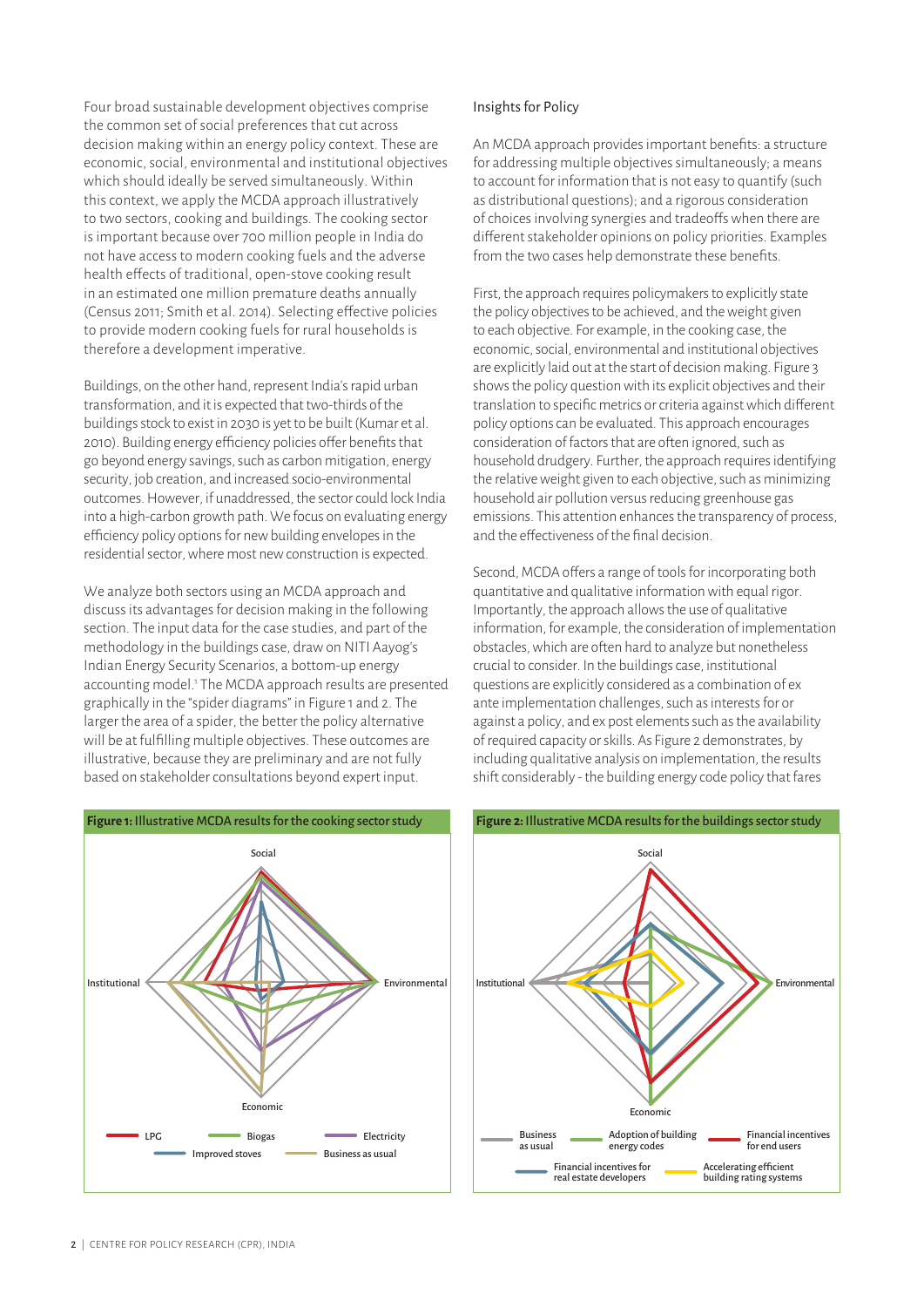



best on environmental, social and economic fronts, scores worst on ease of implementation. It thereby brings the attention of policymakers to the institutional trade-offs of this policy option.

Third, given the careful consideration of qualitative information and subjective weighting of objectives, MCDA approaches are necessarily underpinned by an early involvement of stakeholders. These include technical experts, policymakers, industry, end-users and civil society. For example, in the cooking case, to assess the relative importance of limiting drudgery versus other objectives, it is important to understand the preferences of the target cook stove users themselves. This broadening of the information base beyond expert analysis to include relevant stakeholders likely adds to the complexity of the process, but certainly enhances buy-in and enriches the analytical base.

Last, the process of deliberation and repeated iteration involving a wide range of stakeholders improves the sectoral knowledge base. The approach demands an identification of key issues, addition of information and refinement of argument and scores, all of which help plug data gaps to create a robust energy and sustainable development data spine. The buildings example is a case in point, as answering the policy problem requires researching data varying from the upfront investment needed for efficiency, to the local pollution reduced from lower diesel generator use.

Approaching a policy problem in this manner sheds light on the complementarities and tradeoffs between different objectives, which could either lead to clear winners or losers amongst the alternatives being considered. Or, it could facilitate further deliberation on the tradeoffs, and ways to improve the policy alternatives (by piecing together components that do well on many objectives, if possible) to further minimize tradeoffs and identify better policy options.

#### Key Steps of a MCDA Approach

Step 1: *Define the problem.* Identifies the policy question's scope and time horizon by bringing all stakeholders on board at the start.

Step 2: *Identify policy objectives and specific metrics for assessment.* Requires a clear understanding of national priorities thereby allowing for a greater range of alternatives to be considered.

Step 3: *Identify policy alternatives to evaluate.* Requires consideration of alternative policy approaches and an identification of the metrics for success.

Step 4: *Analyze the alternatives.* Identifies data gaps and provides a transparent basis for discussions.

Step 5: *Elicit stakeholder preferences and normalize quantitative and qualitative information.* Allows qualitative information to be equally integrated with quantitatively determined objectives.

Step 6: *Aggregate through weights and compare consequences.* Captures the interactive effects across policy objectives and the relative importance of the criteria.

Step 7: *Uncertainty and sensitivity analysis.* Tests the robustness of the inputs and the process by identifying any inordinate changes to the results from changing assumptions.

Step 8: *Choose the preferred policy alternative.* Implement the preferred alternative and evaluate results to feed back into the policymaking process.